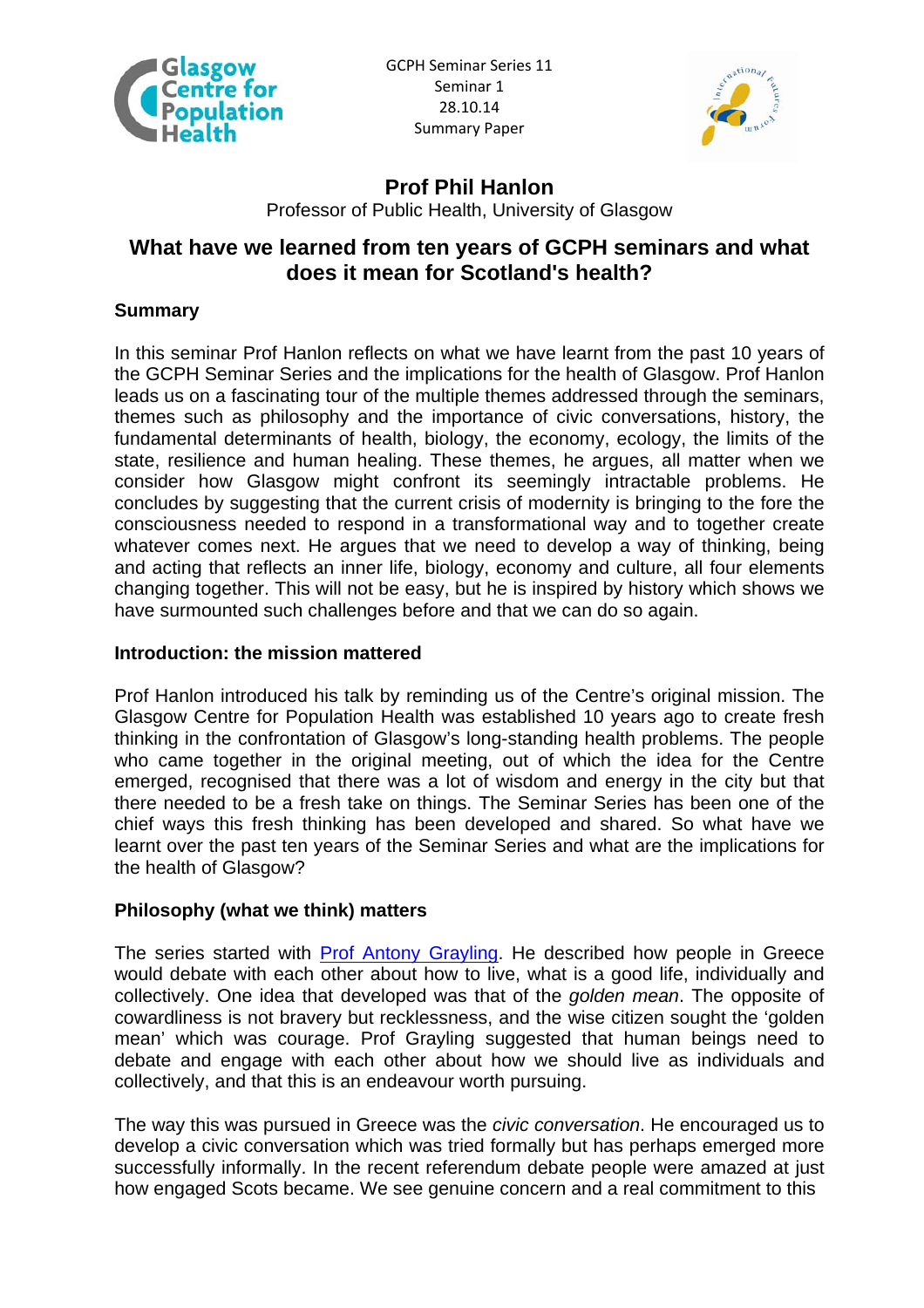



civic conversation in Scotland, and the Seminar Series and Antony Grayling contributed in part to this development.

### **History matters**

In Season 2, [Tom Devine](http://www.gcph.co.uk/events/25) shared his thoughts on Scottish *history*. The public health community has come to appreciate the importance of this history through the contributions of Tom and others, including a number of people from the Centre. An appreciation of how Glasgow came to be as it is today has enriched our analysis.

Scotland has changed from a country which in medieval times looked east and where the west was relatively underdeveloped. This change was due to the coming together of a variety of factors - the Union, the British Empire, the Scottish Enlightenment and the natural resources. These together provided an opportunity for the West of Scotland to develop and for Glasgow to become the hub of early capitalism as described by Adam Smith. Then over time industrialisation of the region created wealth and opportunity and created the modern region and city we know today. This industrialisation reached its peak at the end of the 19th century and by the beginning of the 20th century was already under threat. However, it was extended for a while by two world wars and the need for ships, locomotives and steel. By the 1960s Glasgow was largely unchanged, but since then it has changed more than it had in the last 150 years.

The end of this period of stability was marked by rapid deindustrialisation (more rapid than almost any other area in Europe) and the move to the modern era of globalisation. This change brought opportunity and economic growth to many and Scotland has become a rich and diverse economy but at the same time we have seen a widening of inequalities. So why does Scotland as a whole fail to celebrate the extraordinary economic progress since the 1960s? The response is because too many of our citizens have failed to benefit from this change. This was Tom Devine's analysis and it is an important further contribution to our thinking.

#### **Health status matters**

A further element that matters is *health status*. This is unsurprising given that we are talking about the Glasgow Centre for Population Health. However, Prof Hanlon suggested that it matters in a much more symbiotic, two-way relationship to the ideas that are being presented than is perhaps always appreciated. Michael Marmot made the argument at the University of Glasgow that life expectancy and health status is an exquisite indicator of how well a population is doing. This was very insightful. Using the example of the Soviet Union, up until the 1960s they were ahead even of the USA in many ways and they had better life expectancy than many countries in Europe, but from the 1960s life expectancy in the USSR plateaued and this mirrored the loss of faith in the regime and the stagnation of the economy. Twenty years later the Berlin Wall had fallen.

Bringing this back to Glasgow and reports like '[Let Glasgow Flourish'](http://www.gcph.co.uk/publications/86_let-glasgow_flourish?&&aq=flourish) and the ['Understanding Glasgow'](http://www.understandingglasgow.com/) website we can see that from about the 1970s Scotland as a whole suffered relative decline. Even if we cannot pin down the specific causes of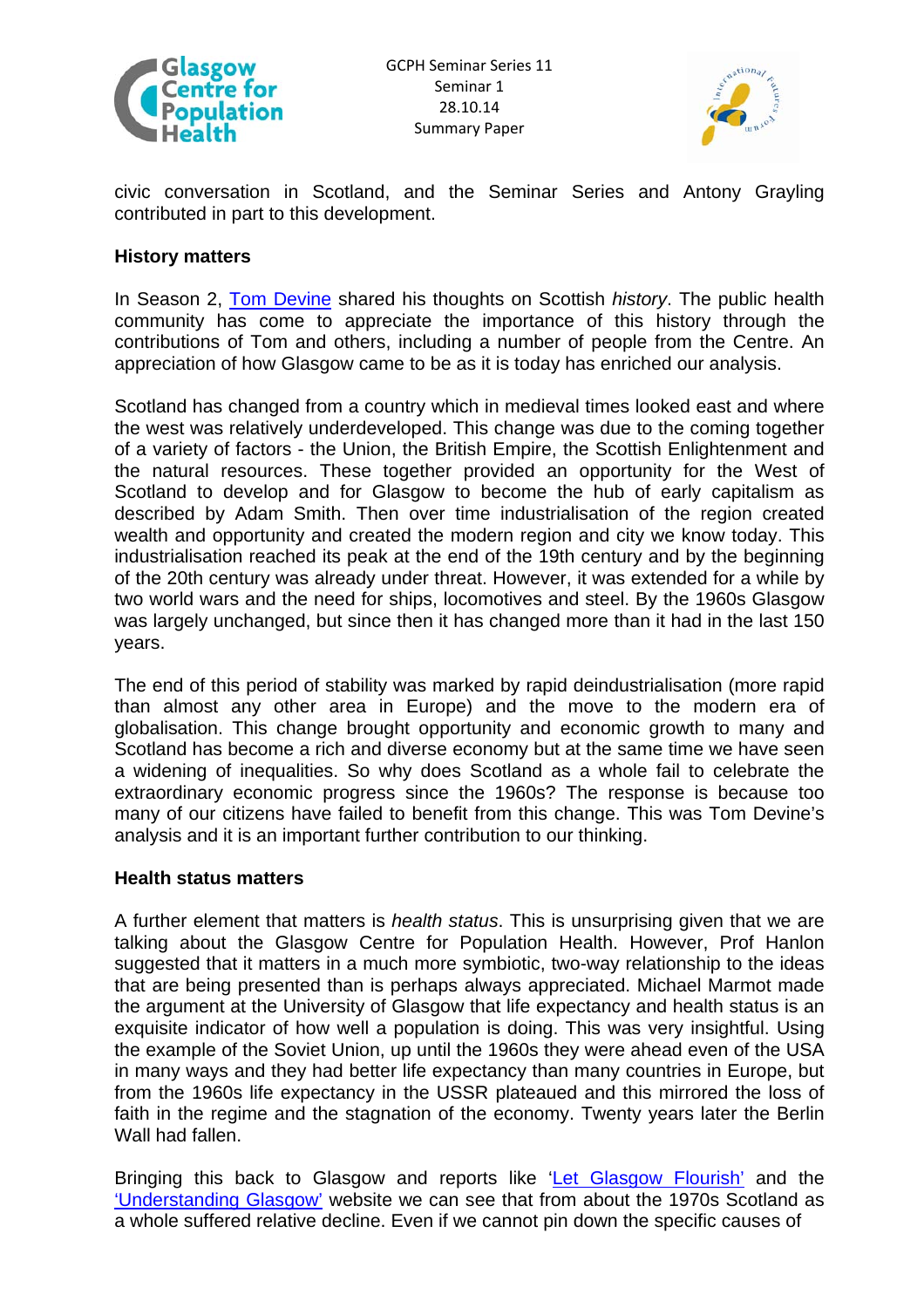



the so-called 'Scottish Effect' and 'Glasgow Effect' surely, in the same way that the Russians should have realised there was something wrong with their society and the legitimacy of their leadership, should not our life expectancy and health data give us an equivalent challenge? But it hasn't really. There is plenty of lamenting and rubbing of hands but not a dynamic for change that follows that, and the danger would be that we go the way of the Soviet Union.

### **Fundamental determinants of health matter**

[Bruce Link's](http://www.gcph.co.uk/events/37) presentation in Season 4 on the *fundamental determinants of health* highlighted another theme that really matters. Over time we have seen the rise and fall of different epidemics in Glasgow and the industrialised world: cholera and waterborne epidemics; respiratory infections particularly TB; chronic diseases such as heart disease and cancer which are now beginning to fall; more recent epidemics of alcohol-related harm, drug use and suicide now possibly reaching something of a peak. The reason why we see this and why the poor are most affected by them in each wave is that the problem is not cholera, or TB, or heart disease, or even alcohol. The problem is the fundamental drivers of these epidemics and the uneven distribution of power, opportunity, resource and everything else within societies. This is a really important insight and we often ignore it. Getting rid of smoking won't do something profound about inequalities. All that will happen is that smoking will be replaced by whatever comes along next as the affliction of poverty.

#### **Biology matters**

*Biology* has been a big theme of the seminar series with a lot of presenters. The Black Report (1980) argued that inequalities are fundamentally driven by structural and economic forces. It was always assumed that the diminished life expectancy was manifested through chronic diseases and other biological processes. Over the last ten years we have come to understand these processes much more. There is still much more to be discovered but all of this does matter.

#### **The inner life matters**

At the same time we are not biological machines, we are human beings and as human beings what goes on in our interior subjective lives really matters. [Anver](http://www.gcph.co.uk/events/42)  [Offer's](http://www.gcph.co.uk/events/42) basic argument was that human evolution has made us *short term hedonists*: it didn't pay to plan for retirement on the savannah. However, at the same time human beings did recognise the need for some form of long-term planning for lots of things and so we created what he called *commitment devices*, for example, marriage. He also talked about getting caught on the hedonistic treadmill of constantly seeking pleasure and short-term reward with diminished satisfaction each time.

[Richard Layard](http://www.gcph.co.uk/events/21) spoke about our *psychology* giving us a warped desire to pursue money and status as historically this is what gave us rewards. He argued that we should organise our civic society and social policy to maximise 'happiness'. Similarly [Oliver James](http://www.gcph.co.uk/events/41) spoke about his interviews with people across the globe where he discovered a similar pathology in all places which he has labelled *affluenza*. All these speakers point to the fact that what goes on in our heads matters.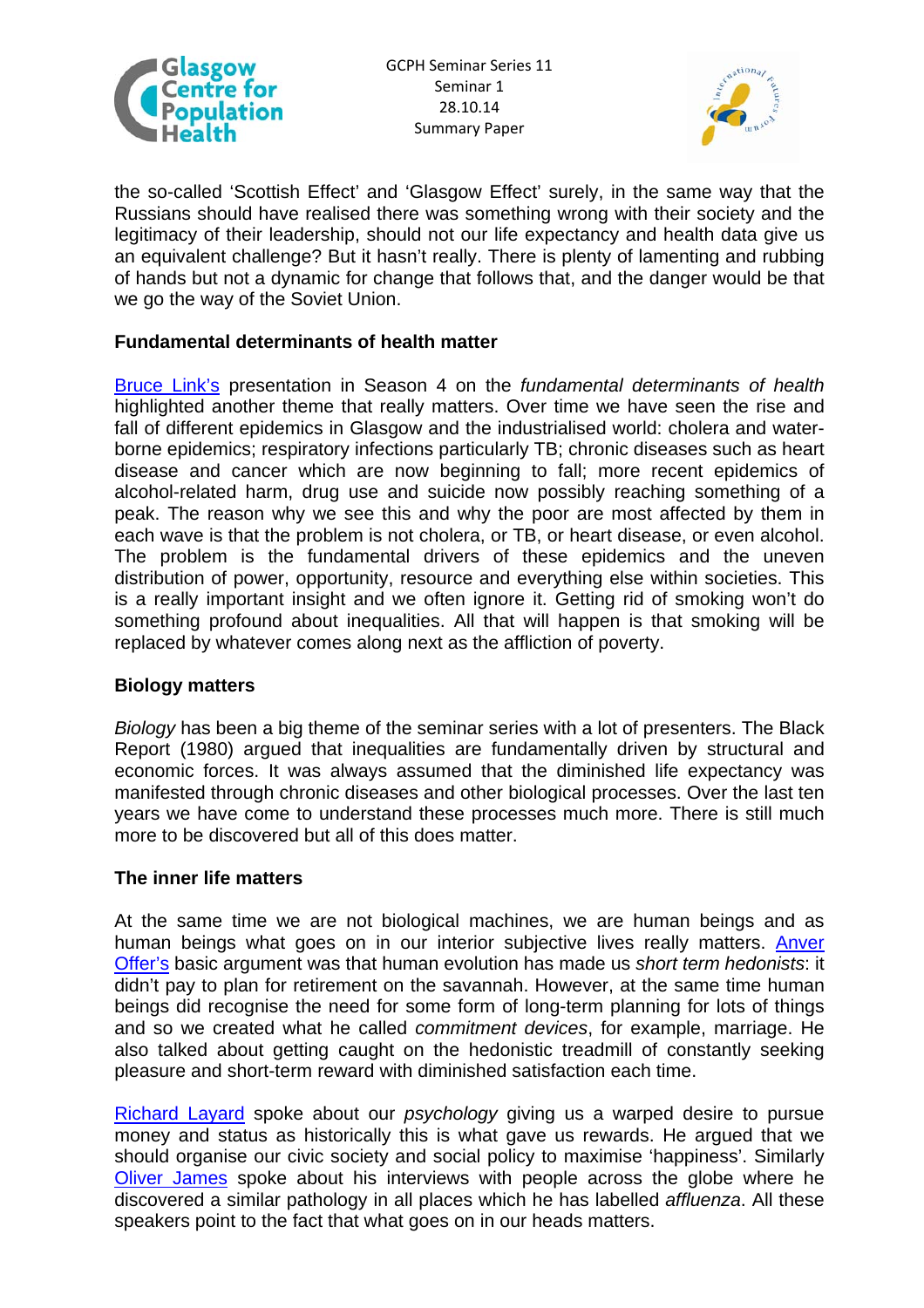



Going back to **Tom Devine**, he suggested that in the early industrial period Scots derived their sense of self and who they were in society from a variety of factors: empire, church, work and family. He argued that all four have largely been eroded in recent times and that we have seen a much more competitive, individualised notion of self emerging.

Prof Hanlon offered a general observation that this idea of our inner life, our sense of what a human being is, what our purpose is, how a good society is organised has a powerful influence on how we behave, how we organise our society and what our health status is like.

#### **The economy matters**

[Tim Jackson](http://www.gcph.co.uk/events/15) gave one of the most important contributions. His main argument was that if you look at the nations of the world and examine life expectancy in relation to per capita wealth you get a dog leg shape. A very poor nation has very low life expectancy. Then, as wealth increases, life expectancy rises rapidly up to a point of about \$15,000 per capita. At this point it then begins to flatten out – you can get a lot richer with very little change in life expectancy. Tim Jackson was making the case, like [Richard Layard](http://www.gcph.co.uk/events/21), that we should be striving for an economy that fulfils human potential not the maximisation of consumption and economic activity.

[Guy Standing](http://www.gcph.co.uk/events/115) gave an equally important contribution. He described the emergence of a new class that he calls the *precariat*. These are people in precarious occupations that don't give them a sense of security, economic wellbeing or the possibilities of development in life that jobs might have done in a previous generation. He lays the charge for this squarely at neoliberal economics.

#### **Ecology matters**

[Geoffrey Boulton](http://www.gcph.co.uk/events/38) brought in a theme that is not heard much in discussion in the policy or in the public health community in Scotland. His main point was that over the eons of history the world has been a very inhospitable place for human beings. We have emerged in a very benign period and this has given us an idea of stability which is not reflected over geological time. He also highlighted the issue of *overshoot*, the idea that the globe has a certain carrying capacity based on the number of human beings and the amount of land it takes to sustain any one individual in the manner to which we have become accustomed. According to some calculations, this overshoot point, when we began to exceed the carrying capacity of the earth, was reached sometime in the 1970s at about the same time that the oil crisis occurred and that the west was going through its period of deindustrialisation and the whole process of globalisation was taking place. Prof Hanlon asked us to consider whether it might be the case that one of the reasons that the period of development and economic growth after the second world war came to an end was because of this overshoot?

#### **The state (or limits of) matters**

[James Scott](http://www.gcph.co.uk/events/39) came and talked about the *limits of the state*. He used the example of Bismarck's Germany which did many good things and made Germany the dominant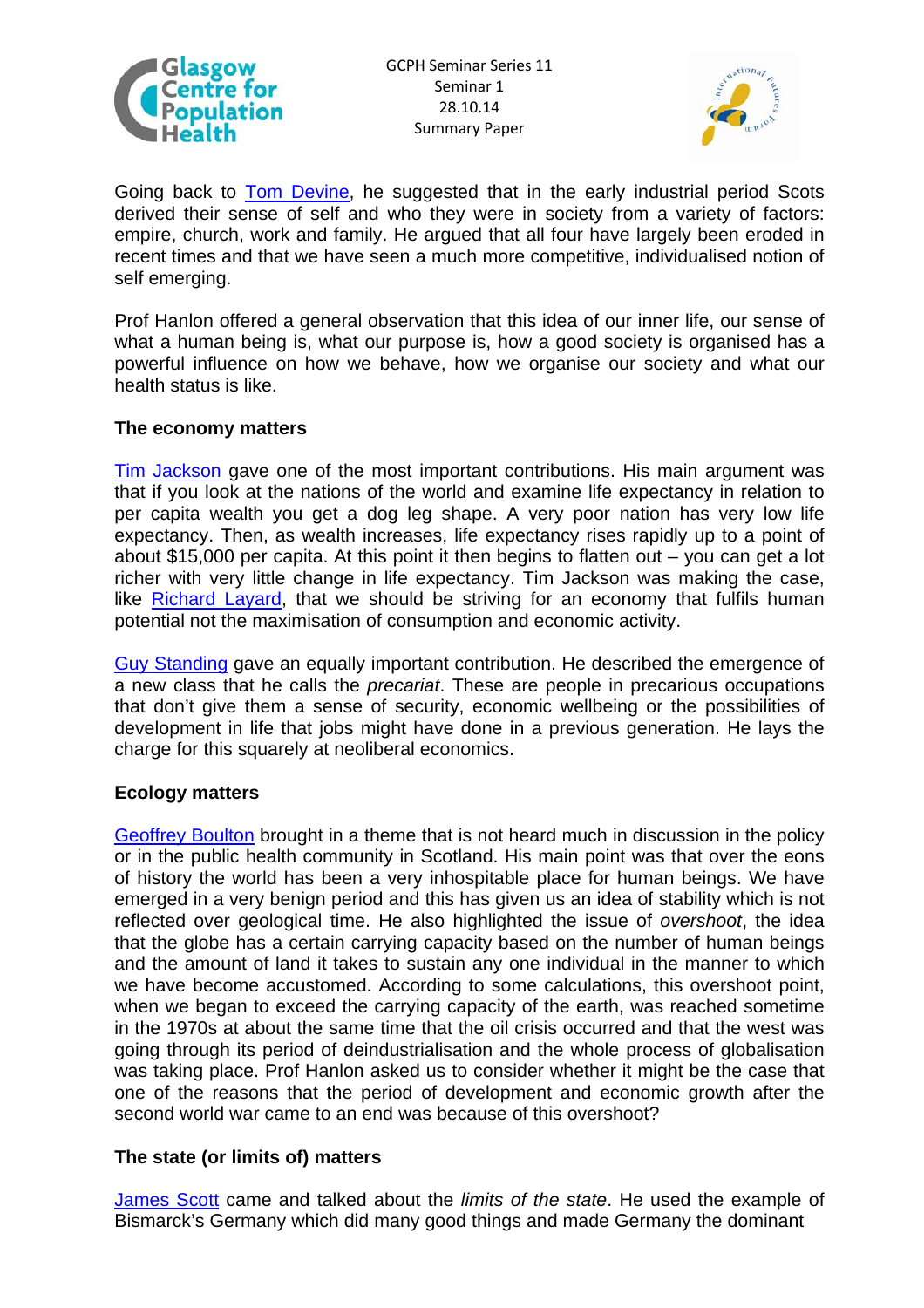



power, but then attempted to use the same approach to forestry, which in the process, nearly destroyed this asset which had been a source of pride for the German people for thousands of years. There are some things that the state is good at and there are some things that represent overreach. At the very least there are limits to the state's ability to make things happen.

Reflecting on this in our own sphere, the Scottish Government has been working on inequality now for about ten years. The Report of the [Ministerial Task Force on Health](http://www.scotland.gov.uk/Publications/2014/03/2561/downloads)  [Inequalities \(2013\)](http://www.scotland.gov.uk/Publications/2014/03/2561/downloads) indicates that at best we have stabilised the problem, far less reversed it. The key question is, is it within the state's ability within the globalised world that we have been describing to do this? Is there a technocratic solution or is something more profound needed?

#### **Resilience and human healing matters**

[Jerry Sternin](http://www.gcph.co.uk/events/30) and his wife talked about *positive deviance*. They shared wonderful stories from around the world, of communities that faced adversity and difficulty and the individuals, families and communities who overcame against the odds. Prof Hanlon suggested that it was worth listening to this lecture just for the sheer inspiration of it.

[Anthony Hodgson](http://www.gcph.co.uk/events/103) talked about the idea of *panarchy*, the insight from nature that as large systems such as forests start to mature they become less nimble. However, the forest still has the resilience in the face of a forest fire, for example, not to re-establish its previous position but to bounce forward to something even more nimble and better. If you apply this idea to history you can see similar things happening.

[David Riley](http://www.gcph.co.uk/events/125) talked about *human healing*. His central metaphor is a plant. Of course it is relevant to talk about systems and structures and economics but when we consider something organic like human health we are into organic, caring metaphors. Dr Riley uses these to illustrate the capacity for human beings to thrive and heal and the yearning of all human beings to flourish. The task is to clear away some of the adverse factors to allow human flourishing to emerge. These ideas coupled with those of resilience are another strong and important theme.

#### **Transformational change matters**

[Maureen O'Hara](http://www.gcph.co.uk/events/43) talked about *modernity* and its impact on us. She described three responses: the neurotic; the psychotic; and the transformational. She encouraged us to do two things to recognise the emergent new consciousness that is leading to transformation in ourselves and in others and to recognise that in changing times what is fundamental to change is the emergence of a new collective consciousness. This brings us back to [Antony Grayling](http://www.gcph.co.uk/events/18) and the civic conversation and people together working out a new way of thinking about what it means to be a human being, how to relate to each other and how to cope with adversity. She suggested that it is only when we find ourselves in that really tough difficult situation that the new consciousness really emerges. And in that sense some of the things we have been talking about in the history of Glasgow, in the challenges of the precariat, in the ecological challenge of our time, in the idea that we need to find how to live with